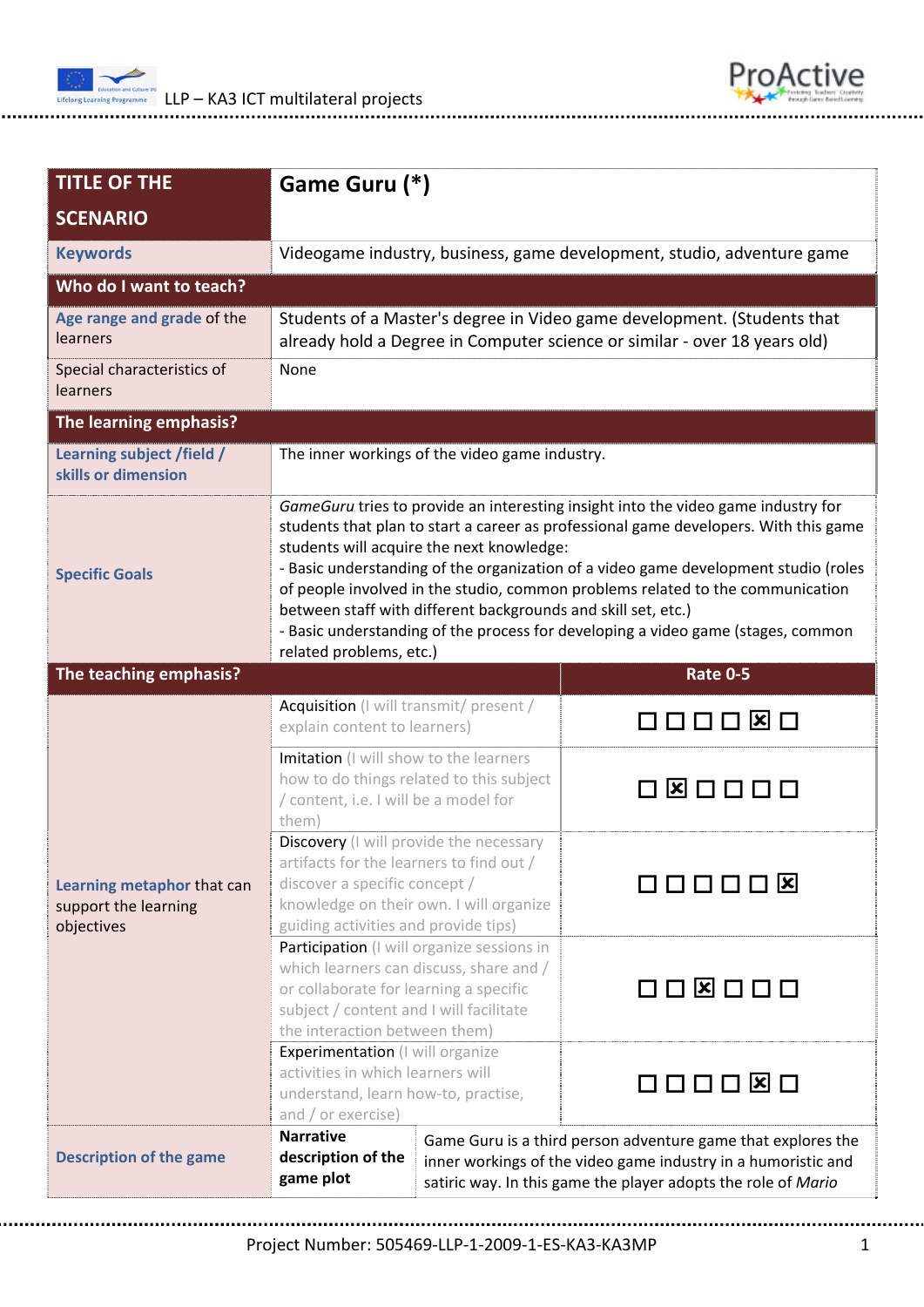LLP – KA3 ICT multilateral projects

*Leal*, a young lad whose dream is to work as a professional game developer. The game starts with a dream of great video game: *Space Pigs*, where an interstellar battle pig finds its true vocation: a passionate love for plants & gardening. This is Mario Leal's idea for the next top hit video game. But to see his dream came true, he will need to pass through a really challenging path.

ProActive

One day, Mario Leal receives a call from his friend Alex who works for a professional game development studio. They have a problem with their current top‐secret project and request his help. Without hesitating, he arrives in the office and solves the problem.



After committing such a heroic deed, the boss gives him a job in the studio. His actual position in the company will depend on his actual performance in a short test that he has to complete. After two years of hard work he becomes a successful professional, admired by all the personnel of the office, and Alex sees himself adopting a lessened role in the office. That leads him to leave the studio under pretext of founding his own spin‐off.

Ten years after that, Mario achieves his goal of launching the Space Pigs game. But, for some reason, it turns to be that someone is boycotting the production and the release is about to fail. Finally Mario discovers that Alex is behind the plot, but at the very end he solves the match ball and they become friends again.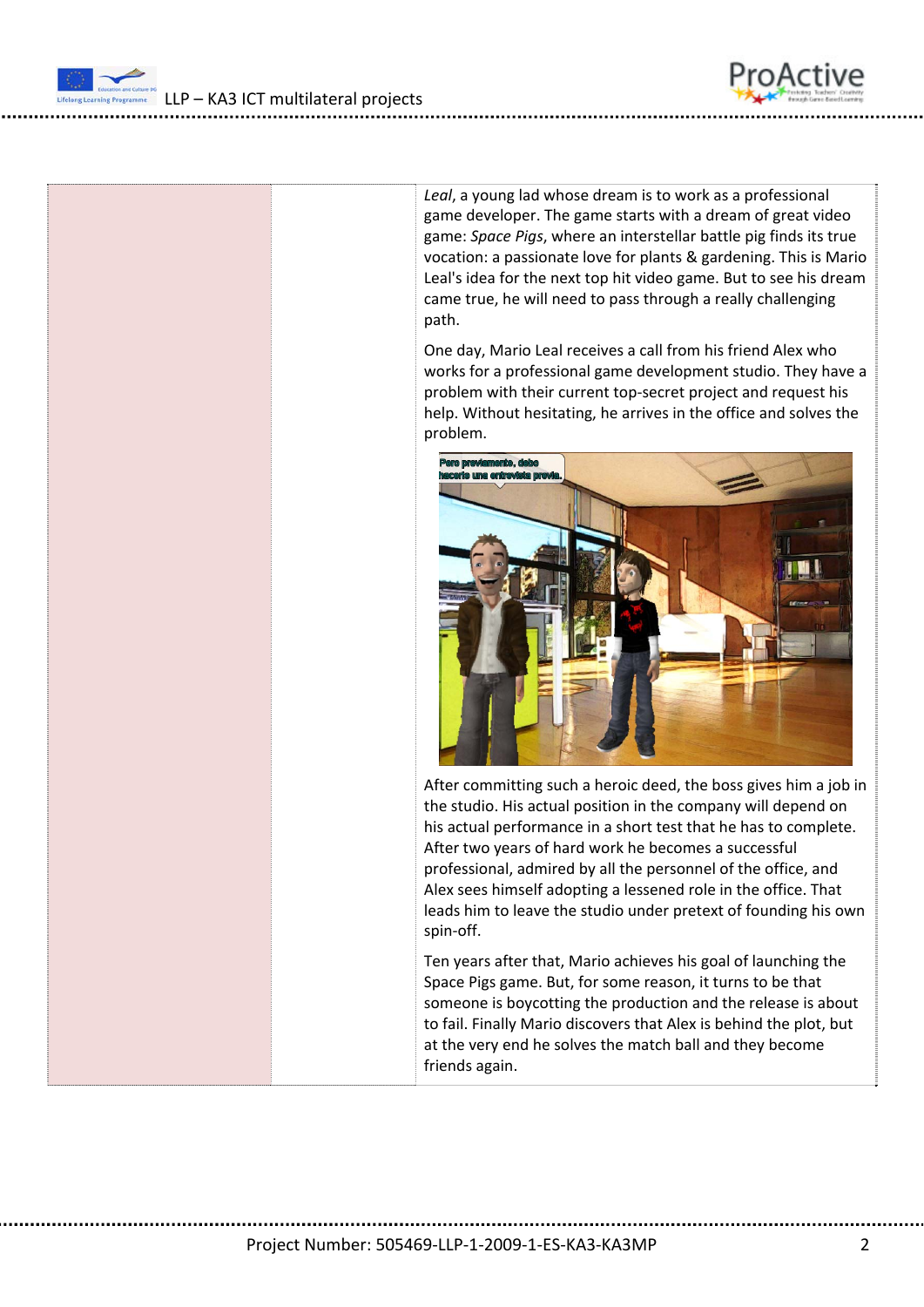



|                                                                                                   |           |                                                                                                                                       |                                                                            | 1.- Me temo que le han engañado, Mr. Sherwood.<br>2.- Me temo que no tiene ni idaa de videojuegos, Mr. Sherwood. |                                         |  |
|---------------------------------------------------------------------------------------------------|-----------|---------------------------------------------------------------------------------------------------------------------------------------|----------------------------------------------------------------------------|------------------------------------------------------------------------------------------------------------------|-----------------------------------------|--|
|                                                                                                   |           | <b>Goals</b>                                                                                                                          | To progress in the video game industry.                                    |                                                                                                                  |                                         |  |
|                                                                                                   |           | <b>Rules</b>                                                                                                                          | Typical rules from adventure games.                                        |                                                                                                                  |                                         |  |
|                                                                                                   |           | <b>Challenge</b>                                                                                                                      | Solve puzzles to gain respect and admiration and therefore be<br>promoted. |                                                                                                                  |                                         |  |
|                                                                                                   |           | <b>Satisfaciton</b><br>Personal sense of achievement as the player's avatar makes a<br>system /feedback<br>name for himself.<br>cycle |                                                                            |                                                                                                                  |                                         |  |
|                                                                                                   |           |                                                                                                                                       |                                                                            | <b>Learning settings</b>                                                                                         | <b>Estimated time</b>                   |  |
|                                                                                                   |           | At home<br>Students play the game at home                                                                                             |                                                                            |                                                                                                                  | Undefined                               |  |
| narrative description of<br>learning activities - step by<br>step organization and<br>structuring |           | Debriefing session in the classroom<br>where peers and teacher discuss the<br>idiosyncrasy of the video game<br>industry.             |                                                                            | In the classroom                                                                                                 | 2 hours                                 |  |
|                                                                                                   |           |                                                                                                                                       |                                                                            |                                                                                                                  | $1$ session +<br>undefined game<br>play |  |
| How will I evaluate students?                                                                     |           |                                                                                                                                       |                                                                            |                                                                                                                  |                                         |  |
| <b>Evaluation approach</b>                                                                        |           | Debriefing in classroom                                                                                                               |                                                                            |                                                                                                                  |                                         |  |
| What will learners need in order to achieve learning objectives?                                  |           |                                                                                                                                       |                                                                            |                                                                                                                  |                                         |  |
| <b>Prerequisite</b><br>None                                                                       |           |                                                                                                                                       |                                                                            |                                                                                                                  |                                         |  |
| <b>Setting and materials</b><br>A computer (at home)                                              |           |                                                                                                                                       |                                                                            |                                                                                                                  |                                         |  |
| What is needed to implement the scenario?                                                         |           |                                                                                                                                       |                                                                            |                                                                                                                  |                                         |  |
| <b>Application</b><br>involved                                                                    | Mandatory | <e-adventure>, the game guru video game</e-adventure>                                                                                 |                                                                            |                                                                                                                  |                                         |  |
|                                                                                                   | Optional  |                                                                                                                                       |                                                                            |                                                                                                                  |                                         |  |

Project Number: 505469‐LLP‐1‐2009‐1‐ES‐KA3‐KA3MP 3